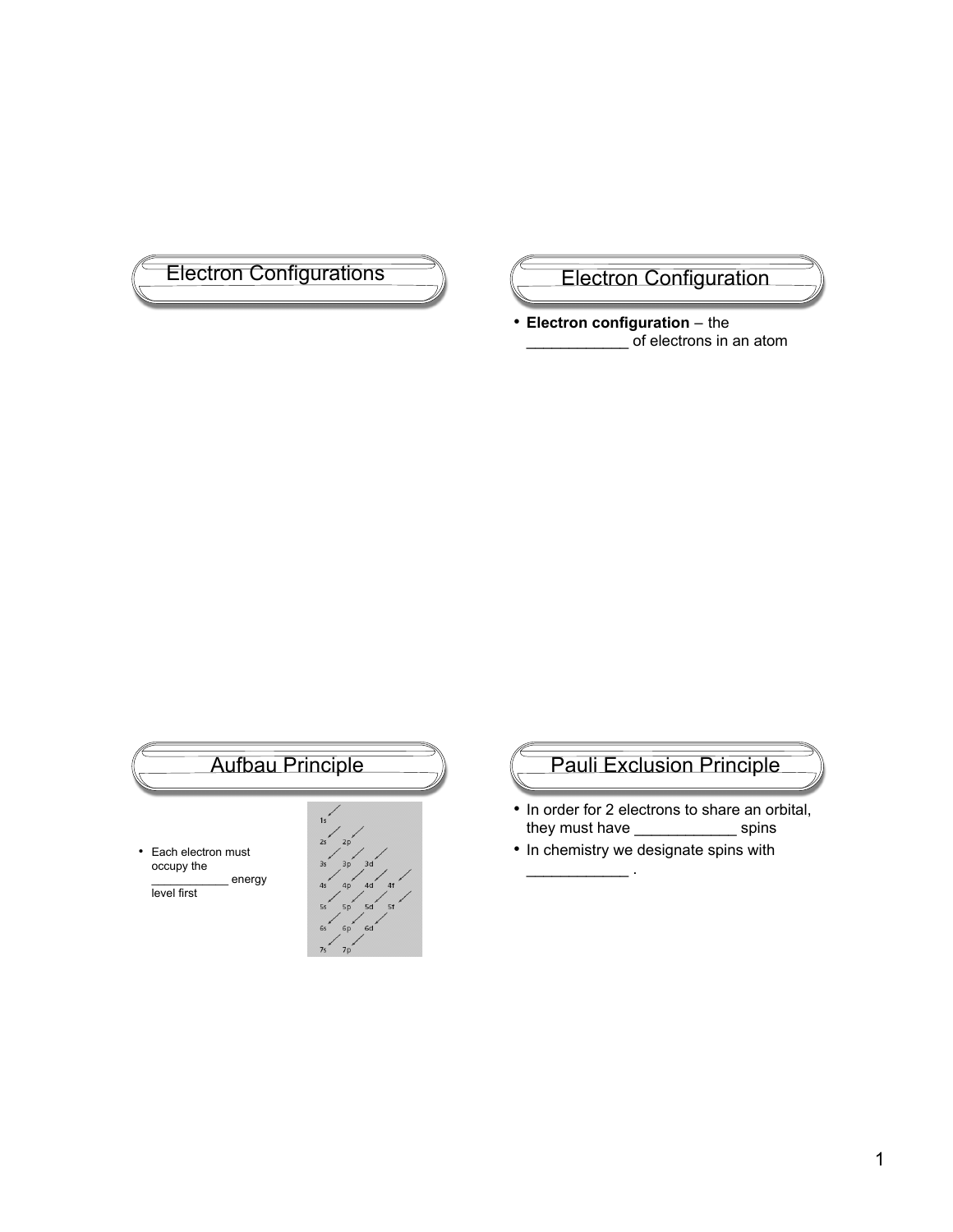### Hund's Rule

- A single electron with the spin must occupy each equal energy orbital before additional electrons will pair up with \_\_\_\_\_\_\_\_\_\_\_\_\_\_\_\_\_\_\_\_\_ spins
- You must fill before you pair

#### Arrow Diagrams

- Before we begin writing arrow diagrams there are a few things you need to know
- s can hold a max of \_\_\_\_ electrons
- p can hold a max of \_\_\_\_ electrons
- d can hold a max of \_\_\_\_ electrons
- f can hold a max of \_\_\_\_ electrons

# Arrow Diagrams

- Also
- s has \_\_\_\_ orbital
- p has \_\_\_\_\_ orbitals
- d has \_\_\_\_ orbitals
- f has \_\_\_\_ orbitals



• Write the arrow diagram for sodium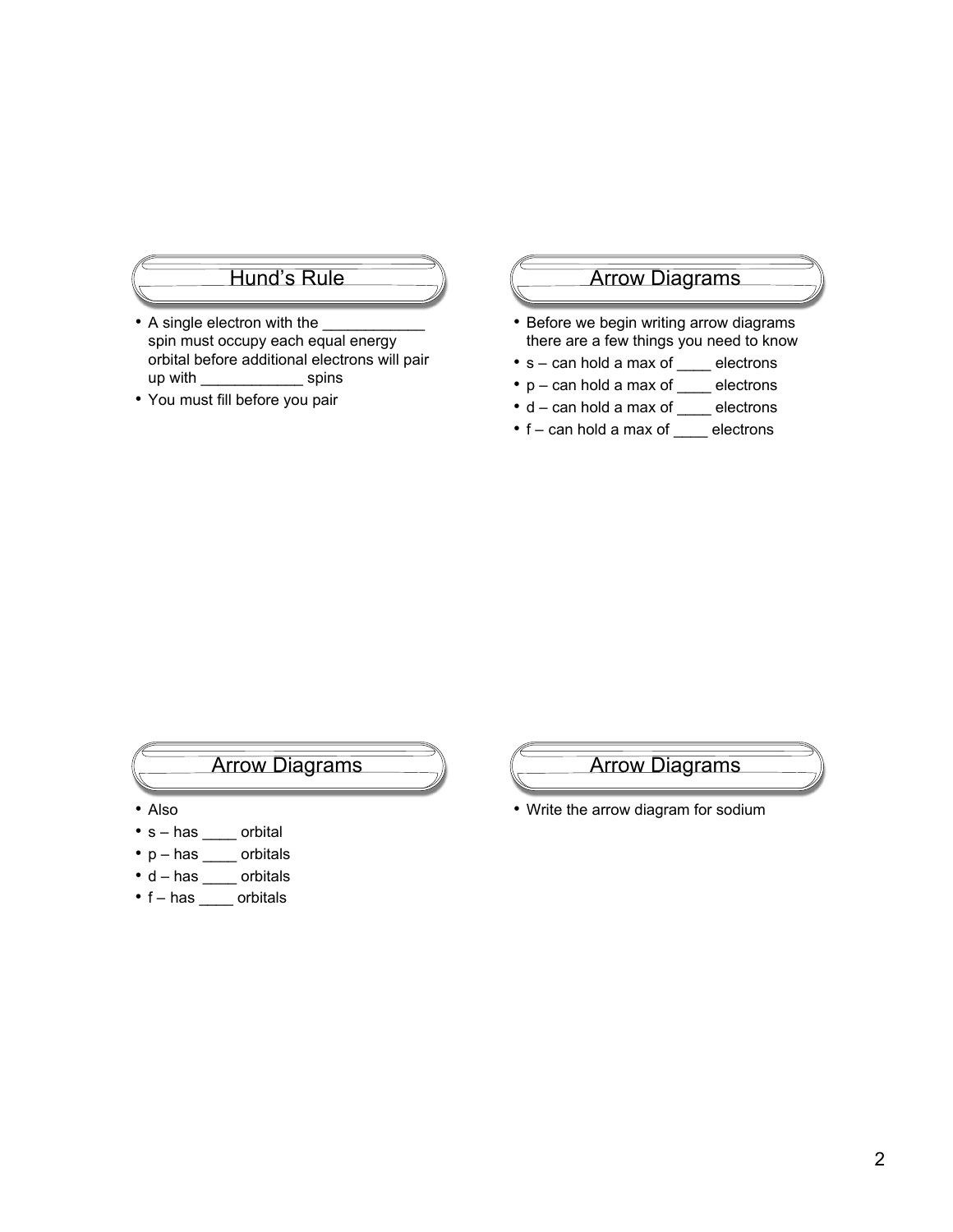### Arrow Diagrams

• Draw the arrow diagram for Br

# Electron Configurations

- Writing electron configurations is just a shorter way to write an arrow diagram
- You start with 1s and continue the configuration until you get the correct number of electrons



• Write the full electron configuration for K



- Write the full electron configuration for Kr
- Write the full electron configuration for P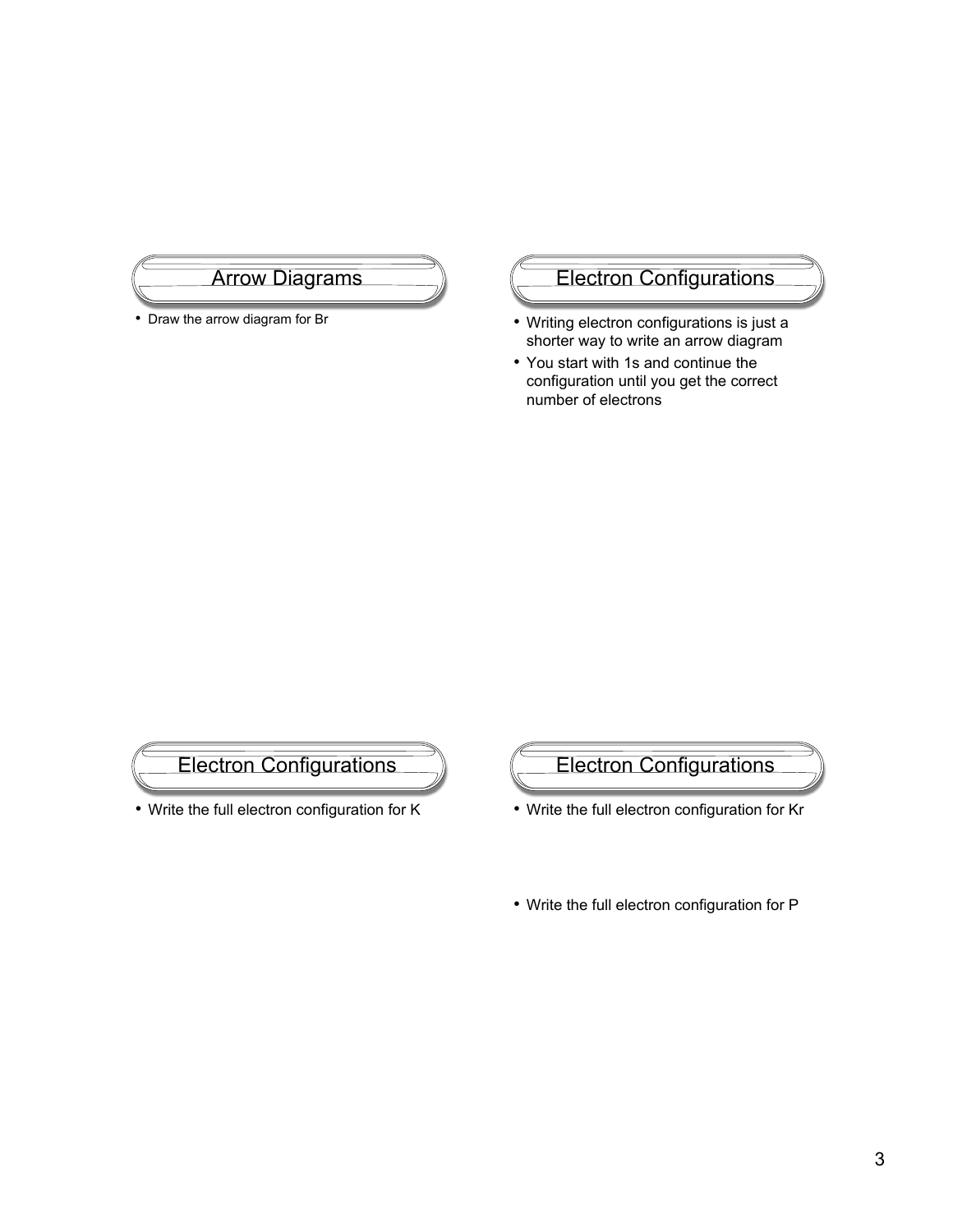# Noble Gas Configurations

- Noble Gas configuration is just a short hand way to write an electron configuration
- Steps
	- 1. Find the element
	- 2. Find the \_\_\_\_\_\_\_\_ gas before that element and place it in [brackets]
	- 3. Move one spot
	- 4. Start the configuration from there and keep going until you get to your element

#### Reading the periodic table

- **s block** the first 2 columns of the periodic table (starts with 1s)
- **p block** Groups 3A-8A, six columns (starts with 2p)
- **d block** the center portion of the periodic table consisting of 10 columns (starts with 3d)
- **f block** the two bottom rows of the periodic table consisting of 14 columns (starts with 4 f)

Noble Gas Configurations

• Write the noble gas configuration for Na



- Write the noble gas configuration for Br
- Write the noble gas configuration for Mn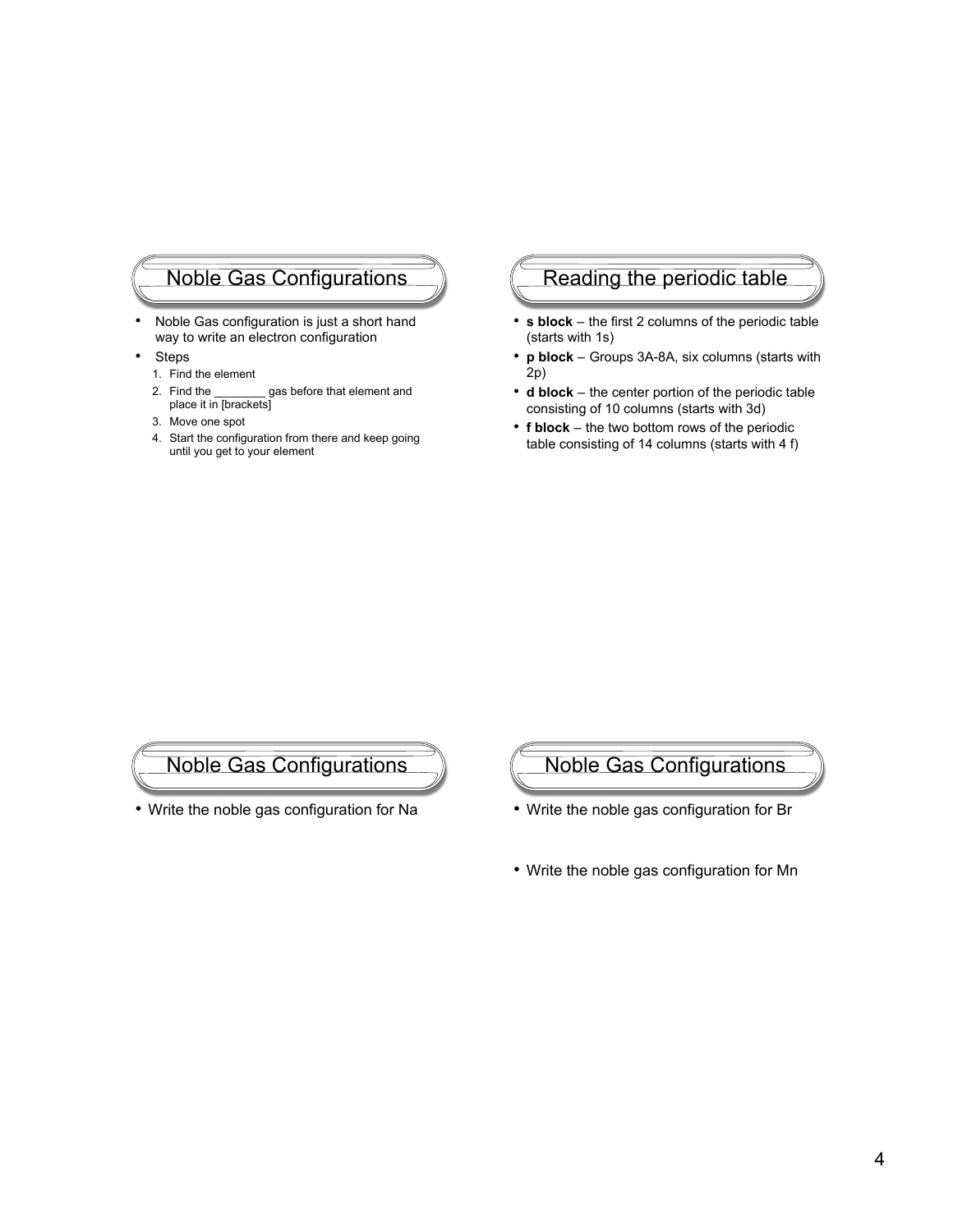# Final Entry Configuration

- Final entry configuration the last thing in an electron configuration
- It's like a road map to the element
- Can Identify the element

### Final Entry Configuration

- What is the final entry configuration for Zr?
- What is the final entry configuration for Cl?
- What is the final entry configuration for Na?

# Final Entry Configuration

- What element has the final entry configuration of 4p3?
- What element has the final entry configuration of 4d<sup>1</sup>?

# Exceptions!!!

- Exceptions are only in the d sublevel and only when you have a
- It is more stable to have a half filled d shell than a partially filled d shell
- The configuration would be

 $\frac{1}{2}$ 

- The same goes if you have
- It would be more stable to have